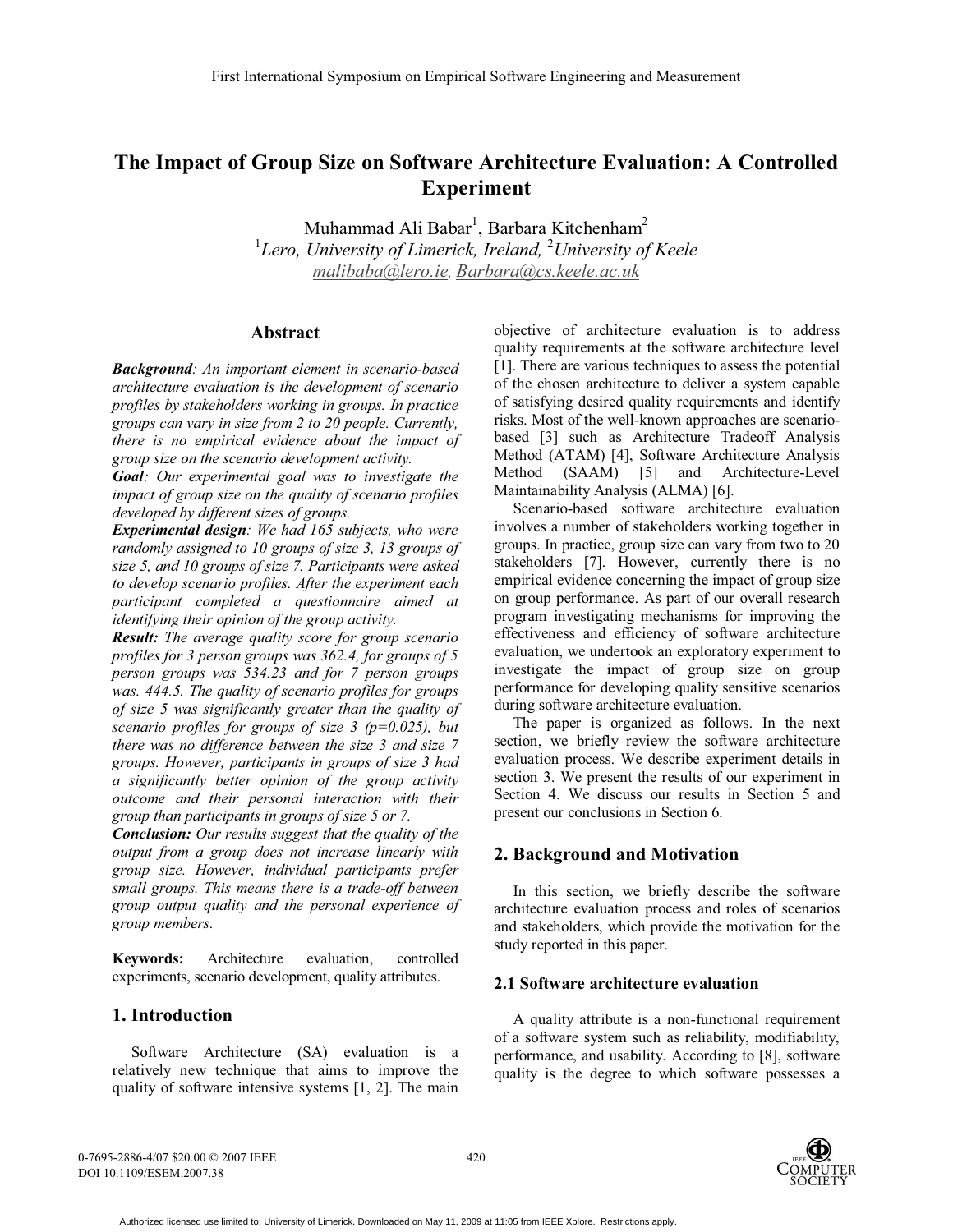desired combination of attributes. The quality attributes of large software intensive systems are largely determined by the system's software architecture [1]. Since software architecture plays a vital role in achieving system wide quality attributes, it is very important to evaluate a system's architecture with regard to desired quality requirements as early as possible. The principle objective of software architecture evaluation is to assess the potential of the chosen architecture to deliver a system capable of fulfilling required quality requirements and to identify any potential risks [9]. Additionally, it is quicker and less expensive to detect and fix design errors during the initial stages of the software development.

Several methods and techniques have been applied to ensure that the quality concerns are addressed at the architecture level. Scenario-based software architecture evaluation methods such as ATAM, SAAM, and ALMA, are considered relatively mature and established as they have been widely applied and rigorously validated in various domains [3].

### **2.2 Scenario Profiles**

Scenarios have been used for a long time in research and practice of many disciplines (military and business strategy, decision making, etc). A scenario is a textual specification of a quality attribute required of a system [1]. The software engineering community uses scenarios in user-interface engineering, requirements elicitation, performance modeling, and more recently in software architecture evaluation [10].

| Table 1: Performance scenario profile example |  |  |
|-----------------------------------------------|--|--|
|-----------------------------------------------|--|--|

| Quality<br>Factor | <b>Scenario description</b>                                                                                             |  |  |
|-------------------|-------------------------------------------------------------------------------------------------------------------------|--|--|
| Initialization    | Must perform all initialization<br>activities within 10 minutes.                                                        |  |  |
| Latency           | Run simulations with no instantaneous<br>lags greater than five seconds, no<br>average lags greater than three seconds. |  |  |
| Capacity          | Run-time simulation with debug<br>enabled.                                                                              |  |  |
| Latency           | Finish data collection within<br>30<br>seconds of simulation termination.                                               |  |  |
| Throughput        | Collect data from three network<br>sensors within 10 seconds.                                                           |  |  |

Scenarios make it possible to evaluate most quality attributes, e.g., we can use scenarios that represent failure to examine availability and reliability, scenarios that represent change requests to analyze modifiability, or scenarios that represent security threats to analyze security. Moreover, scenarios are normally very concrete, enabling the system user to understand their detailed effect [11]. A set of scenarios is called a scenario profile as shown in Table 1

It is important to note that the use of the term 'scenarios' in software architecture evaluation is different to the term used in Object-Oriented design methods where the term "scenarios" generally refers to use-case scenarios, i.e., scenarios describing system's functions. Instead, quality attribute scenarios describe an action, or sequence of actions that might occur related to the system to be built using a particular architecture. The description of a quality attribute scenario includes a stimulus/response pair of which response part is usually measurable behavior such as x number of transactions in y time period. Hence, a change scenario describes a certain maintenance task or a change to be implemented [12].

# **2.3 Architecture Evaluation and Stakeholders**

The role of stakeholders is vital in scenario-based software architecture evaluation methods as scenarios are mainly gathered from stakeholders; and stakeholders need to be satisfied with the proposed architectural solution. Clements et al. [2] describe the active participation of stakeholders in the architecture evaluation process as absolutely essential for a highquality evaluation. Parnas [13] regards the presence of wrong people in the design review sessions as the one of the major problems with the conventional design review approaches.

One of the challenges of architecture evaluation process is to decide the appropriate size and formation of an evaluation team. Since there is no consensus on a suitable team size, architectural evaluation sessions may have varying sizes (2 to 20 or more participants) of teams [7]. Group size has also been researched for software inspection teams [14, 15]. Although, there is no consensus on an optimal size of inspection team, many researchers agree that the benefits of an additional inspector diminish with growing team size [14, 16]. We also think that larger architecture evaluation team size may not be justifiable in terms of output quality. However, to date, there has been no study on the impact of team size on any of the activity of the architecture evaluation process. We believe this is an important research topic which will help managers to optimize the resources allocated to the software architecture evaluation activities.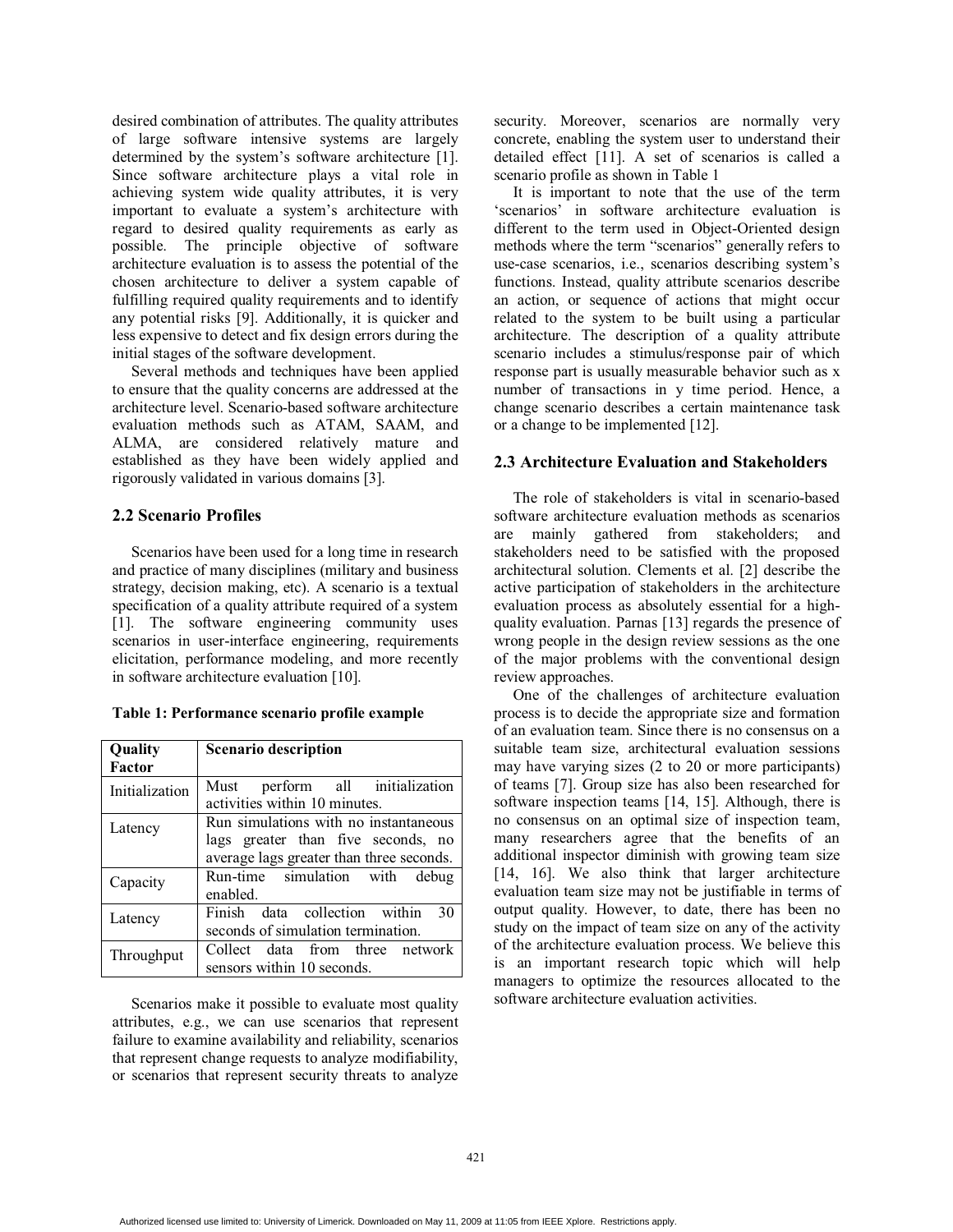# **3. Experiment Description**

This section discusses the objectives, research questions, experimental design and logistics of the empirical study reported in this paper.

# **3.1 Introduction**

The main objective of this study was to gain some understanding of the impact of group size on the outcome of a software architecture evaluation exercise. Developing quality sensitive scenarios is the most expensive and time consuming activity of the software architecture evaluation process [1, 12]. Thus, this controlled experiment was aimed at understanding the impact of different sizes of groups (i.e., 3, 5, and 7 members) on the quality of scenario profiles.

Since there has been no previous research on the impact of group size on the quality of the output in the context of software architecture evaluation, this experiment can be considered an exploratory study aimed at finding answers to the following research questions:

- 1. Is there any difference in quality of scenario profiles created by different sizes of groups?
- 2. How does the size of a group affect the satisfaction of the participants with the process and the outcomes, and sense of personal contribution to the outcome?

#### **3.2 Experiment design and task**

The experiment design was a randomized design, which used the same experimental materials for all treatments and assigned the subjects randomly to groups of three different sizes (3, 5, and 7). The assignment of individuals to all three treatment groups was randomized using sort card randomization. Table 2 shows the experimental design.

**Table 2: Experimental design and group assignments** 

|          | Treatments |        |        | Group of $\vert$ Group of $\vert$ Group of $\vert$ |
|----------|------------|--------|--------|----------------------------------------------------|
| Material |            |        |        |                                                    |
| Lab      | booking    | 10     | 13     |                                                    |
| system   |            | groups | groups | groups                                             |

The experimental task was to generate qualitysensitive scenarios for characterising quality requirements of a particular system. The participants of this experiment were asked to construct software change scenarios for a lab booking system. They were given software requirements specifications (SRS) of the system, which was well-known to them. Because scenario profiles for architecture evaluation need to be concrete, we decided to select only one quality attribute, modifiability, for developing scenario profiles. However, we believe that the experiment design allows the results to be applicable to selected scenario profiles for other quality attributes [12].

This research used a two-stage process of developing scenario profiles. According to this process, a group of stakeholders are gathered in Quality Attribute Workshop (QAW) meetings [17] which aim to develop scenario profiles to characterize the quality attributes required of the system whose architecture is to be analysed. However, each of the stakeholders develops his/her individual scenario profile before meeting with the group and developing a group scenario profile. The two-staged process (Shown in Figure 1) was assessed as the most effective and efficient process in a previous experiment [12].

The **independent variable** manipulated by this study is the size of a group (number of members) for generating quality sensitive scenarios.

The **dependent variable** is the quality of scenario profiles developed by groups of different sizes (3, 5, and 7 members).



#### **3.3 Participants and training**

The participants were 3rd and 4th year students of software engineering and computer engineering degrees at the University of New South Wales, Australia. In order to motivate the participants, the experimental tasks were parts of assessment tasks of the course. However, the participants were explicitly not advised that the assessment tasks were parts of a formal experiment in order to avoid any spurious effect (Avoiding the "Good Subject" effect [18]) as a result of the participants being aware of being studied. There were 165 students enrolled in the course. The participants had a strong technical background, varying

Authorized licensed use limited to: University of Limerick. Downloaded on May 11, 2009 at 11:05 from IEEE Xplore. Restrictions apply.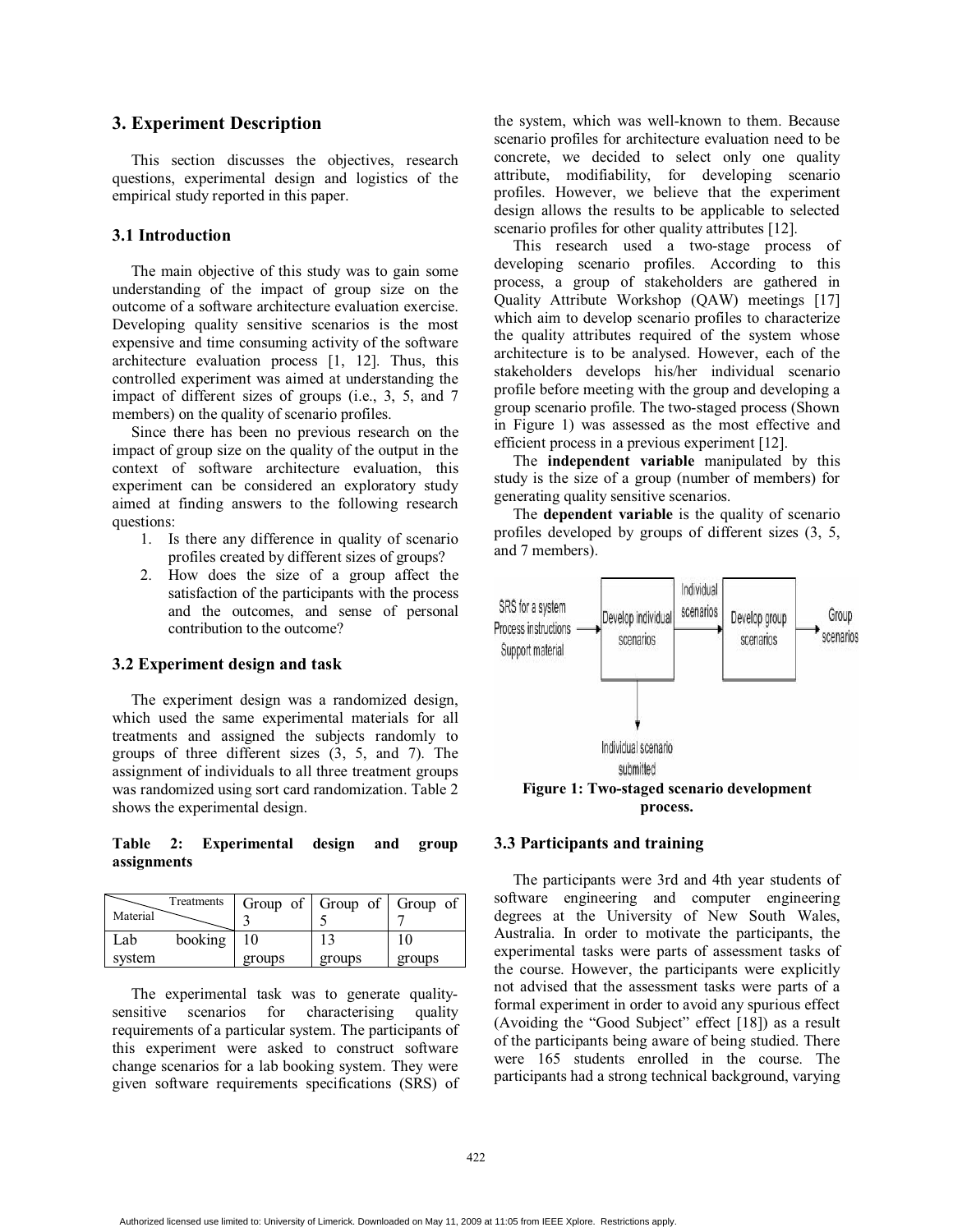degrees of work experience, and familiarity with the quality attribute sensitive scenarios.

For training purposes, there were two lectures, each of two hours, covering the software architecture evaluation process, and current methods of developing change scenarios to specify quality attributes. Participants were also provided with support material at the beginning of experiment. They were quite familiar with the Lab booking system as they had been using that system to book the terminals for their daily use since their entrance to the degree program at the university.

# **3.4 Experimental Instruments 3.4.1 Software requirements specifications**

This study used the SRS for a dumb terminal based system for booking computer laboratories of the school of computer science and engineering at the University of New South Wales, Australia. This system is the only way of booking computer terminals for day-to-day use of the school's computers. We prepared a simplified version of SRS and descriptions of this system. We did not provided any screen shots of the system as the participants were very familiar with the system as they had been using it on daily basis since their entry to the course. However, there was a verbal briefing on various aspects of this system. The SRS document consisted of 2 A4 size pages and reviewed by course delivery team.

#### **3.4.2 Measuring quality of scenario profiles**

In order to assess the performance of different sizes of the groups during the scenario development activity, we needed to compare the quality of the scenario profiles, i.e., a set of scenarios, developed by three groups of different sizes (i.e., 3, 5, and 7 members). We needed a comparison approach to assess quality of scenario profiles created by each size of the groups. Bengtsson [12] proposed a method of ranking scenario profiles to measure their quality by comparing each scenario profile with a "*reference scenario profile*". This method has successfully been used to measure the quality of scenario profiles generated to evaluate software architecture in other experiments [12, 19], thus we consider this approach appropriate for our context: comparing the quality of scenario profiles developed in our controlled experiment.

Using this method, the actual scenario profile for each individual and group must be recoded into a standard format for analysis. The quality of each scenario profile is evaluated by comparison with a "*reference scenario profile*" constructed from all the unique scenarios found in the recoded scenario profiles (see Section 4.1).

#### **3.4**.**3 Post-experiment questionnaire**

At the end of the experiment, each participant completed a questionnaire. The post-experiment questionnaire was designed to collect information about the participants' satisfaction with the meeting process, quality of discussion, and solution, and commitment to and confidence in the solution. Most of the questions required the participants to respond by circling a choice on a four point scale (i.e., Strongly disagree, disagree, Agree, Strongly agree). The questionnaire also collected demographic data (see Appendix A).

# **3.5 Experimental validity 3.5.1 Threats to Internal Validity**

Threats to internal validity are those factors that may affect the value of the dependent variables apart from the independent variable [20, 21]. Wholin et al. [22] identify four main threats to internal validity: selection effects, maturation effects, instrumentation effects, and presentation effects. Only the selection effect was the relevant to our experimental design and we took appropriate measure to address this threat.

A selection effect is any difference between individuals in different treatment groups such that differences in dependent variables ensue. We minimized the differences between individuals in the different treatment groups by randomly assigning individuals participants to different teams.

Another threat to the internal validity of our experiment is the method used to measure the quality of the scenarios. The method has been developed and validated for another experiment and various threats to its internal validity have been discussed and addressed in [12]. However, one of the potential threats, skill, knowledge, and bias of reference profile builder, associated with this method should be addressed for each experiment. We addressed this issue by having two researchers create the reference scenario profile separately and exchanged their respective reference scenario profiles to review. During the review process, each marker could add more scenarios or split old scenarios in the reference profile developed by the other maker. Any disagreement regarding the scenario profile was discussed and resolved before building a reference profile for marking each scenario profile.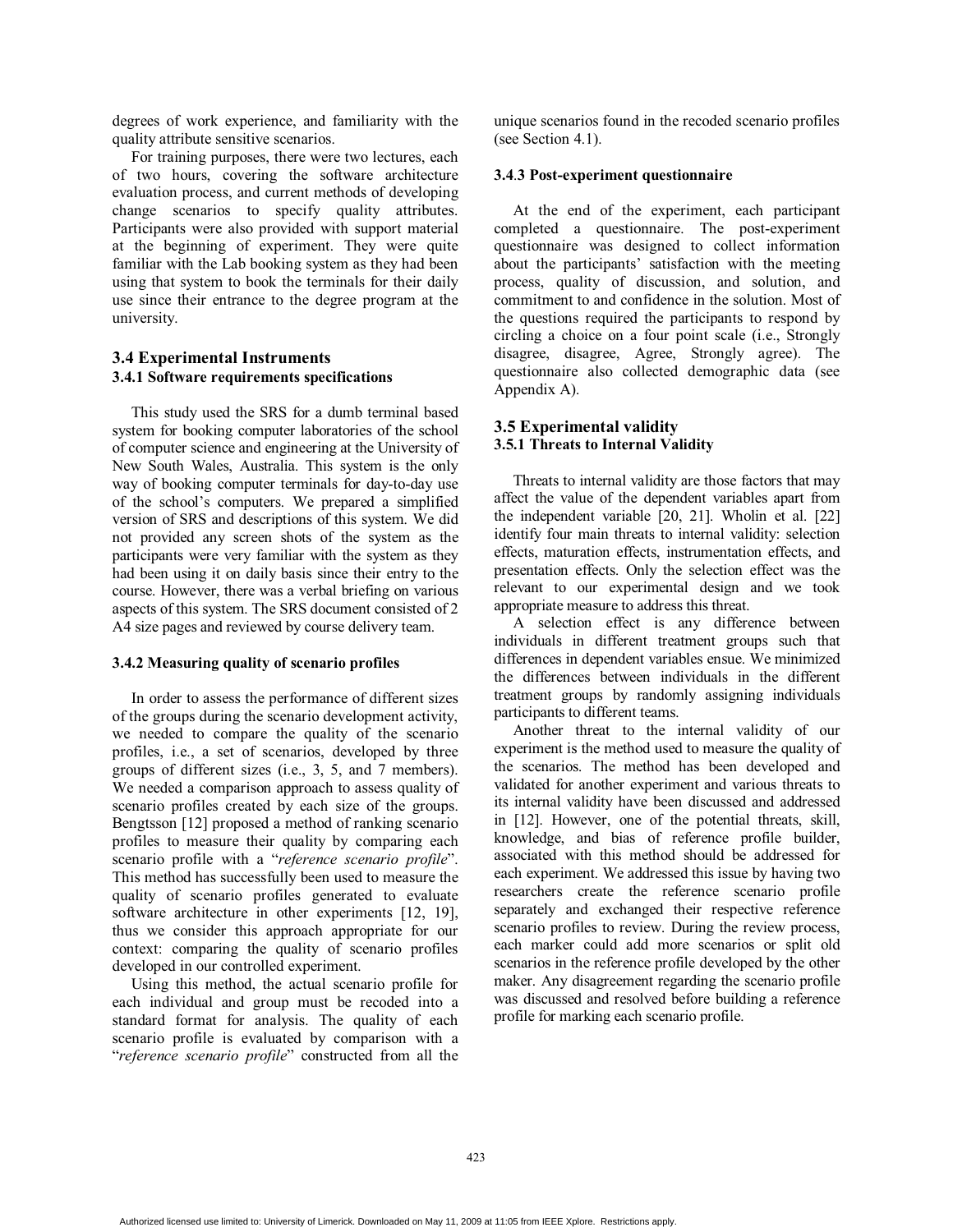#### **3.5.2 Threats to external validity**

Threats to external validity are those that may limit the applicability of the experimental results to industry practices [21]. The experiment considered three threats to external validity: participant representativeness, instrumentation representativeness and process representativeness.

Participant representativeness is an issue because the participants were the  $3<sup>rd</sup>$  and  $4<sup>th</sup>$  year undergraduate students with predominantly technical background. The participants had limited experience of developing scenarios for quality attributes. This may seem a threat to the applicability of the results of our study. However, we do not consider that it is a crucial issue as there are not many organizations that have institutionalized systematic and formal process of evaluating software architectures. Nor do organizations provide extensive training to their employees for participating in software architecture evaluation process or developing scenarios to characterise quality attributes. Additionally, there is support for the use of software engineering students instead of professionals under certain conditions (e.g., research-in-the-small, initially evaluative studies etc.) [23, 24].

However, the fact that most of the participants of our study had technical background, computer science or engineering, may pose a real threat as software architecture evaluation in an industrial setting may involve different classes of participants from technical as well as non-technical fields. Such stakeholders are expected to have much more domain knowledge than the participants in this study. However, this aspect is an unavoidable factor when conducting an experiment with student participants.

To minimize threat to instrumentation representativeness, we used SRS for a system that is being used in a real world situation and the particpants were the regular users of that system. Another point to note is that the SRS provided to the participants may be considered atypical of industrial SRS in terms of length and complexity. The participants used a relatively short and simple SRS document. However, the scenario profile development method used can work equally well with large and more complex SRS provided participants are given longer time period to complete the activity.

Finally, there may be a threat to the external validity if the scenario development process used in our experiment is not representative of industrial practices for developing scenarios for software architecture evaluation. The participants of our study followed a scenario development process that is quite similar to the one used in Quality Attribute Work [17], which is a means of gathering scenarios from stakeholders for evaluating software architecture using ATAM [4]. The two-staged scenario development process has been evaluated as the most effective one [12].

#### **3.6 Experiment operation**

The flow of the experiment is shows in Figure 2. There are several sources of recruiting participants for an experiment such as practicing software engineers, students in postgraduate or undergraduate courses offered by tertiary educational institutes [24]. We recruited the participants for this experiment from an undergraduate course on total quality management offered at the University of New South Wales, Australia. The experiment was conducted as a part of scenario development workshop during that course.



#### **Figure 2: A control flow diagram of the experiment steps.**

Table 3 shows the execution plan. The experiment started with a 30 minutes session designed to brief the participants about the process to be followed and provide an overview of the system for which the participants were supposed to create scenarios, the process of generating scenarios. Our study did not require the participants to have an extensive knowledge of and experience in generating quality-sensitive scenarios. The duration and format of our training was designed to make the participants representative of most of the stakeholders involved in generating scenarios in industrial setting, where stakeholders normally receive minimum training.

The participants were given a simplified version of requirements for a lab booking system and asked to developed system change scenarios individually for 15 minutes. When 15 minutes of time had elapsed the participants were asked to submit an electronic copy of their scenario profiles and also get a printout of their scenario profiles before joining their respective groups for developing group scenario profiles.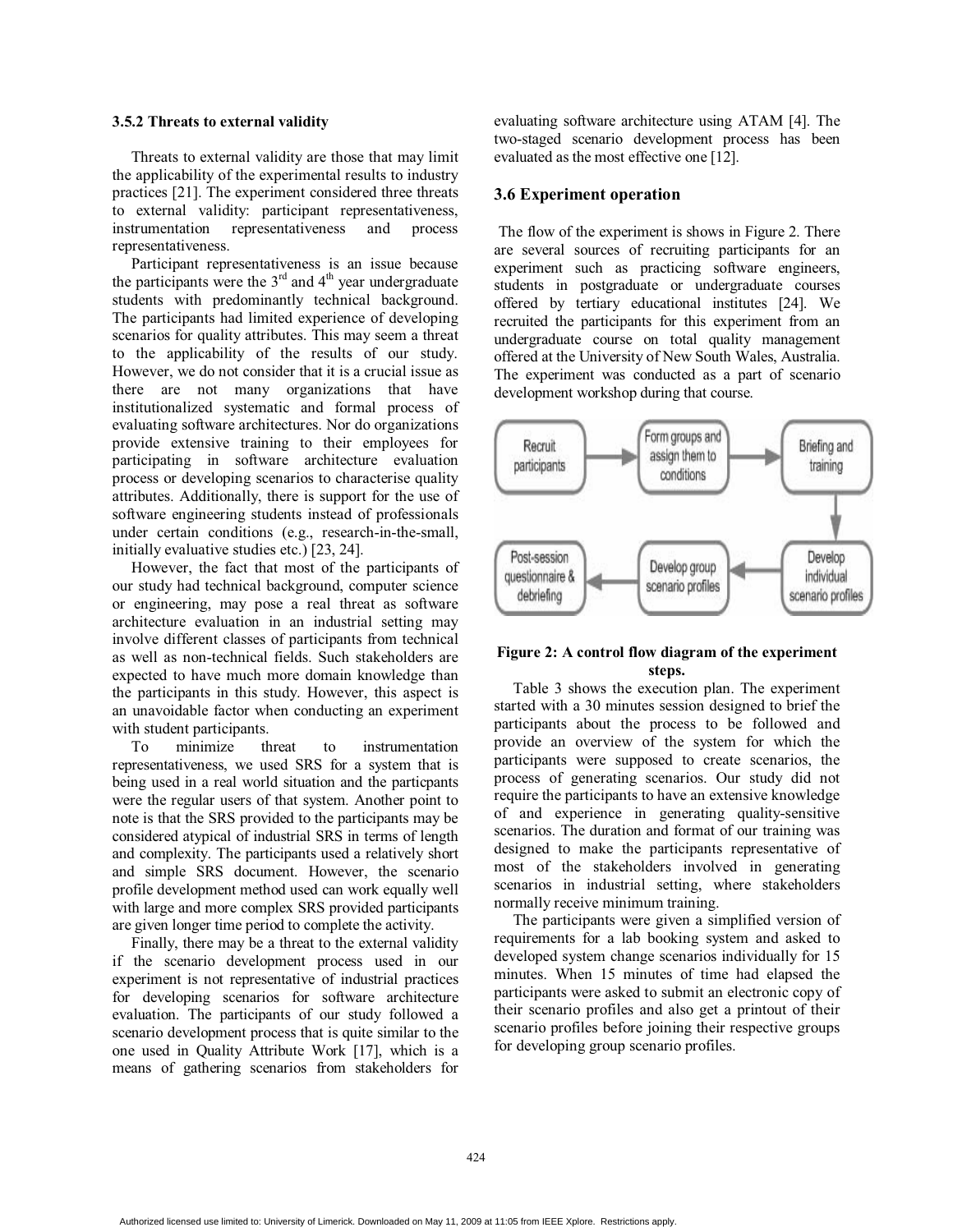**Table 3: Experimental execution plan** 

| <b>Amount of time</b> | Group of 3                                | Group of 5                                       | Group of 7            | <b>SRS</b>            |
|-----------------------|-------------------------------------------|--------------------------------------------------|-----------------------|-----------------------|
| 30 minutes            |                                           | A brief introduction to the process and training |                       |                       |
| 15 minutes            | Develop individual                        | individual<br>Develop                            | individual<br>Develop | <b>Booking</b><br>Lab |
|                       | scenarios                                 | scenarios                                        | scenarios             | System                |
| 45 minutes            | Develop<br>group                          | Develop<br>group                                 | Develop<br>group      |                       |
|                       | (Groups)<br>scenarios                     | scenarios (Groups<br>in                          | scenarios<br>(Groups) |                       |
|                       | in category $A$ )                         | category B)                                      | in category $C$ )     |                       |
| 20 minutes            | Post-session questionnaire and debriefing |                                                  |                       |                       |

Participants were asked to develop group scenarios for another 45 minutes. The participants were advised to follow a process to develop group scenarios profile. After 45 minutes had elapsed, each group submitted electronic copy of its scenario profile.

After completing both stages of the scenario profile development process, the participants completed a<br>post-session questionnaire designed to gather post-session questionnaire designed subjective opinion of the participants about various aspects of the process of developing scenario profiles in their respective groups. The questionnaire collected quantitative subjective data using closed questions with a four points scale. The experiment finished with a debriefing session, which explained the objectives of the study and answered participants' questions on any aspect of the research.

# **3.7 Data collection**

Three sets of data are important to our study; the individual scenario profiles, group scenario profiles, and questionnaire filled by all the participants at the end of the experiment. Although the quantitative results of this experiment are based on the comparison of group scenario profiles, we needed both individual as well as group profiles to develop the reference profile.

Finally, participants' demographic data and information on their satisfaction with the meeting process, quality of discussion, and solution, and commitment to and confidence in the solution were gathered using a post-experiment questionnaire.

### **4. Results and Analysis**

In this section, first we describe the reference scenario profile construction. Then we present an analysis of the quality of the group scenario profiles. Finally, an analysis of the data gathered from the questionnaire is presented.

### **4.1 Reference profiles**

We gathered 134 unique scenarios from 195 scenario profiles (165 individuals, 33 groups). We lost three data points, individual scenario profiles, as three participants' submission could not be retrieved from the system; nor could we find the hard copies of their individual scenario profiles. We developed a reference profile to rank the scenario profiles developed by the participants. Table 4 shows the top 10 scenarios of the reference scenario profile.

#### **Table 4: Reference profile Top 10 scenarios**

|    | <b>Reference Scenario Profile</b>        | F  |
|----|------------------------------------------|----|
| 1  | Users need different booking privileges. | 69 |
|    | System is available without significant  |    |
| 2  | downtime during university sessions.     | 66 |
|    | System is robust enough to provide fast  |    |
| 3  | access/response under heavy use.         | 64 |
|    | System is compatible with various        |    |
| 4  | platforms / operating systems.           | 58 |
|    | System provides a good mechanism to      |    |
| 5  | prohibit unauthorised access.            | 57 |
| 6  | System has a user friendly interface.    | 56 |
| 7  | System has a web-enabled interface.      | 49 |
|    | System is modifiable and maintainable,   |    |
|    | i.e. changes can easily be made without  |    |
| 8  | system being offline for long time.      | 49 |
|    | Booking and terminal information is      |    |
| 9  | frequently updated.                      | 40 |
|    | Detailed guide on using the system for   |    |
| 10 | various purposes is available online.    | 31 |

The process of developing a reference profile to measure the quality of the developed scenario profiles has been extensively documented in [25]. However, we provide a brief description of the process here. To build a reference scenario profile, we identified unique scenarios and put them together. We noted the frequency for each unique scenario by counting the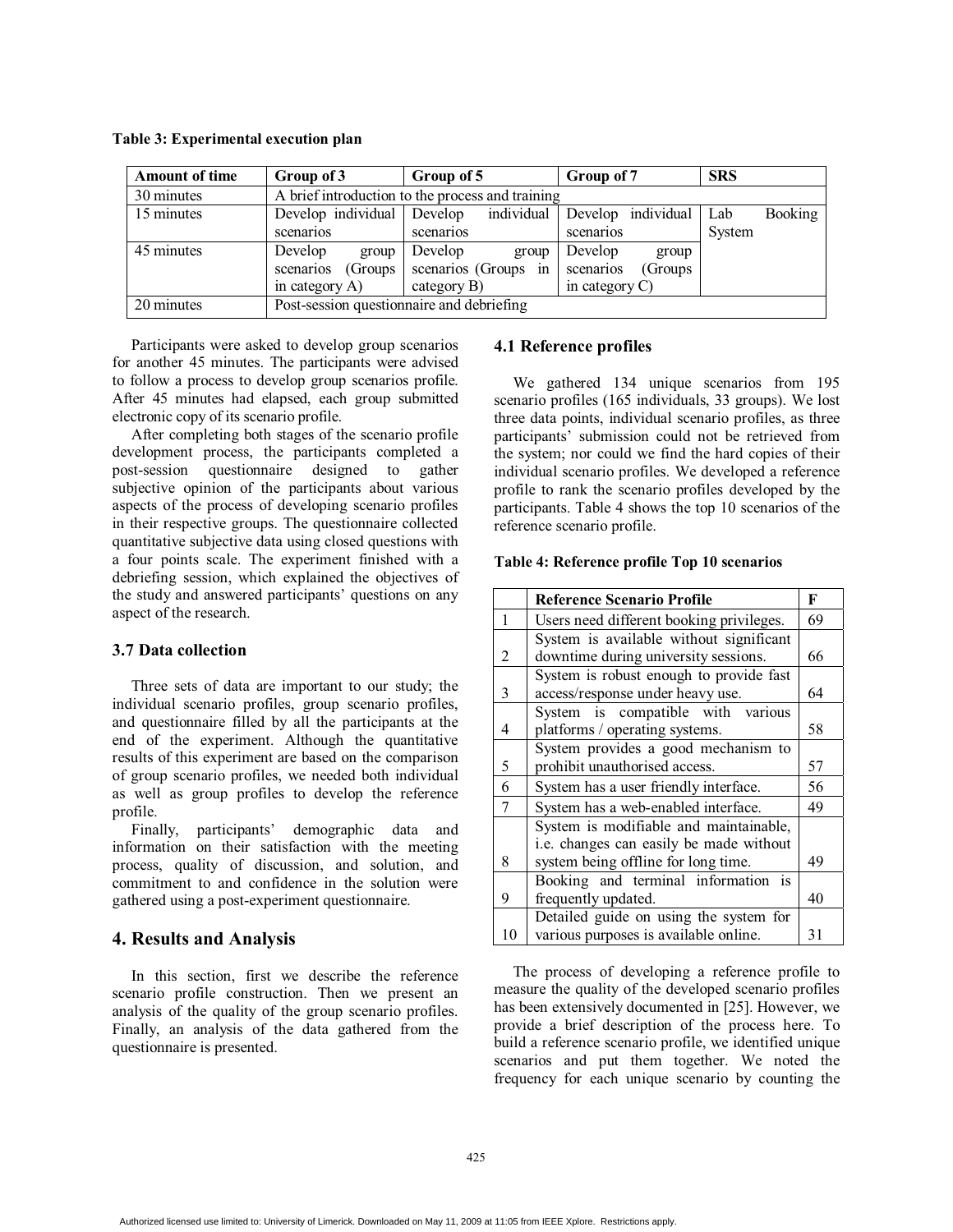number of times it had been reported in various scenario profiles. Then, we calculated a score for each scenario profile developed during the experiment by summarizing the frequency of each scenario in the scenario profile.

# **4.2 Results of statistical analysis**

The results of the descriptive statistics analysis on the raw scores for group scenario profiles are presented in Table 5 and Figure 3. It is obvious from Figure 3 that there is a substantial difference in variation between the scores for groups of size 7 and the scores for groups of size 3 and size 5. This is confirmed by

#### **Table 5: Summary statistics for each group**

the large standard deviation for the groups of size 7 as shown in Table 5. For this reason we use the robust Kruskal-Wallis test to assess whether the scores for the three groups were significantly different from one another. The Kruskal-Wallis test confirmed that the scores for the three groups were significantly different (Chi-squared test statistic  $= 7.09$  with 2 degrees of freedom, p=0.0249).

Since the Figure 3 shows that groups of size 3 and size 5 are relatively similar with respect to variation, so we used a standard "t" test to confirm that the average score for 5 person groups was significantly greater than the average score for 3 person groups  $(p=0.0008)$ .

|                | <b>Statistic</b> |        |                    |        |     |     |
|----------------|------------------|--------|--------------------|--------|-----|-----|
| Group Size     | Number of groups | Mean   | Standard deviation | Median | Max | Min |
| 3 person group | 10               | 362.4  | 124.24             | 326.5  | 531 | 189 |
| 5 person group | 13               | 534.23 | 104.52             | 535    | 679 | 379 |
| person group   | 10               | 444.5  | 232.27             | 389    | 881 | 182 |



**Figure 3: Box plots of score for each groups of different size** 

A Kruskal-Wallis test of the 3 person groups compared with the 7 person groups was unable to detect any significant difference between the two groups (note this test does not consider differences in variation). Thus, the results indicate that 5 person groups score significantly better than 3 person groups. 7 person groups do not on average produce higher scores than 3 person groups. Furthermore, individual scores are very variable, for example, both the highest performing group and the lowest performing group are 7 person groups.

# **4.3 Analysis of post-session questionnaire 4.3.1 Preliminary analysis**

Each individual completed the questionnaire giving a total of 165 questionnaires. 30 questionnaires were received from the participants in groups of size 3, 65 from participants in groups of size 5 and 70 from participants in groups of size 7.

By following the customary method for handling questions with multiple response choices that address related issues, initially, we treated the ordinal scale responses to question 5 to 14 as if they were interval scale and calculated the correlation among all pairs of variables. The correlation matrix indicated that the questions addressed three separate concepts:

- The overall performance of the process (Q5, Q6, Q7)
- The overall outcome of the process  $(Q8, Q9,$ Q10)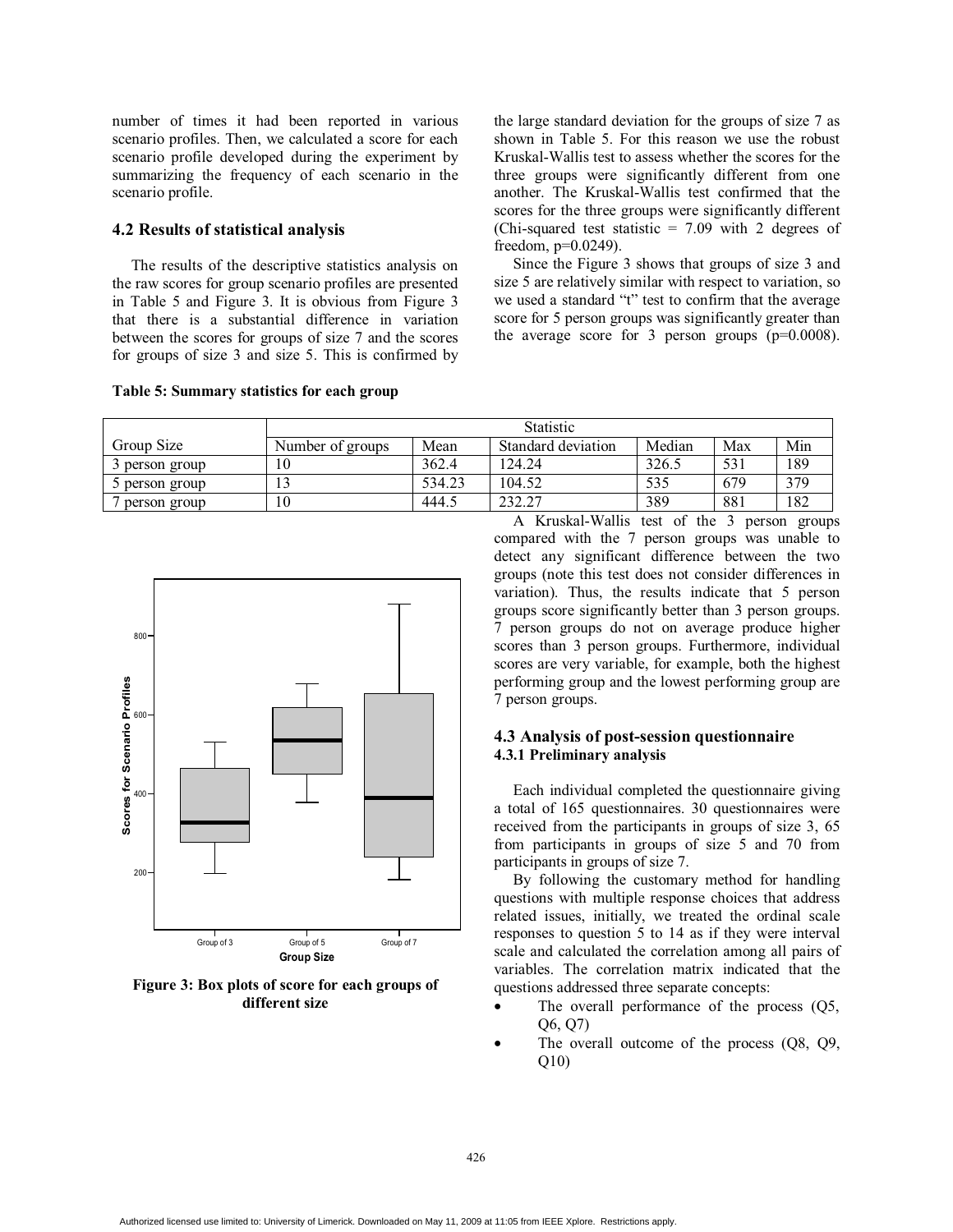The individual commitment to the group outcome (Q11, Q12, Q13, Q14)

Applying factor analysis to:

- Questions Q5, Q6 and Q7: only one factor was selected that accounted for 72% of the variation. The contribution of each question to the factor was similar. The Cronbach alpha for the three questions was 0.80
- Questions Q8, Q9, Q10: only one factor was selected that accounted for 60% of the variation. The contribution of each question to the factor was similar. The Cronbach alpha for the three questions was 0.67.
- Questions Q11, Q12, Q13, Q14: only one factor was selected that accounted for 51% of the variation. The contribution of each question to the factor was similar. The Cronbach alpha for the four questions was 0.68.

These results suggested that grouping question Q5- Q14 into 3 groups was reasonable. The composition of the first group was strongly supported by the factor analysis and the Cronbach alpha value. The second and third groups were not so strongly supported but were consistent with reducing the dimensionality of the data from 7 variables to 2.

We constructed new variables based on the question subgroups by averaging the response for question in the group. Thus:

- $GroupProcess = (Q5+Q6+Q7)/3$
- GroupOutcome =  $(Q8+Q9+Q10)/3$
- GroupCommitment =  $(011+012+013+014)/4$

### **4.3.2 Impact of group size on questionnaire-related variables**

We analysed the three new variables using nonparametric analysis of variance (Kruskal-Wallis). The results indicated that:

- GroupProcess was not significantly affected by group size (p=0.1012). Overall individuals in all groups thought the process was good (GroupProcess median=3).
- GroupOutcome was significantly affected by group size  $(p=0.0181)$ . The box plot (Figure 4) shows that overall the outcome was rated highly but individuals in groups of size 3 were slightly more convinced of the quality of the outcome than individual in groups of size 5 and size 7.
- GroupCommitment was significantly affected by group size (p=0.0409). The median value for subjects in three-person groups was 3.5, for subjects in the five-person groups was 3.25, and for subjects in the seven-person groups was

3.25. Thus, overall individuals experienced a positive commitment to their group.



**Figure 4: Box plot of GroupOutcome construct** 

Overall individuals in the smallest group (i.e. threeperson groups) were the most satisfied. This shows a marked contrast with the analysis of scenario profile quality which indicated that the best quality outcome was obtained from five-persons groups.

# **5. Discussion**

Our results suggest that there is an optimum group size (i.e. the quality of the output from a group does not increase linearly with group size). However, individual participants prefer small groups. This means there is a trade-off between group output quality and the personal experience of group members.

Although our participants were  $3<sup>rd</sup>$  and  $4<sup>th</sup>$  year students we have no reason to believe that stakeholders in an industrial situation would exhibit very different patterns with respect to group interaction. The students were more technically-oriented than industrial stakeholders, who may come from different backgrounds including business, sales, marketing and others. However, the amount of training provided to the participants of this study was similar to that of provided to the industrial stakeholders. The participants used SRS that was simpler than would be the case in an industrial architecture evaluation exercise but they were give proportionally less time for developing scenarios for quality attributes.

We believe these results are important because they show clearly that increasing group size does not necessarily improve the quality of the group outcome in the context of software architecture meetings.

In previous experiments, we have investigated the issue of geographically dispersed teams and shown that such teams can be more effective than collocated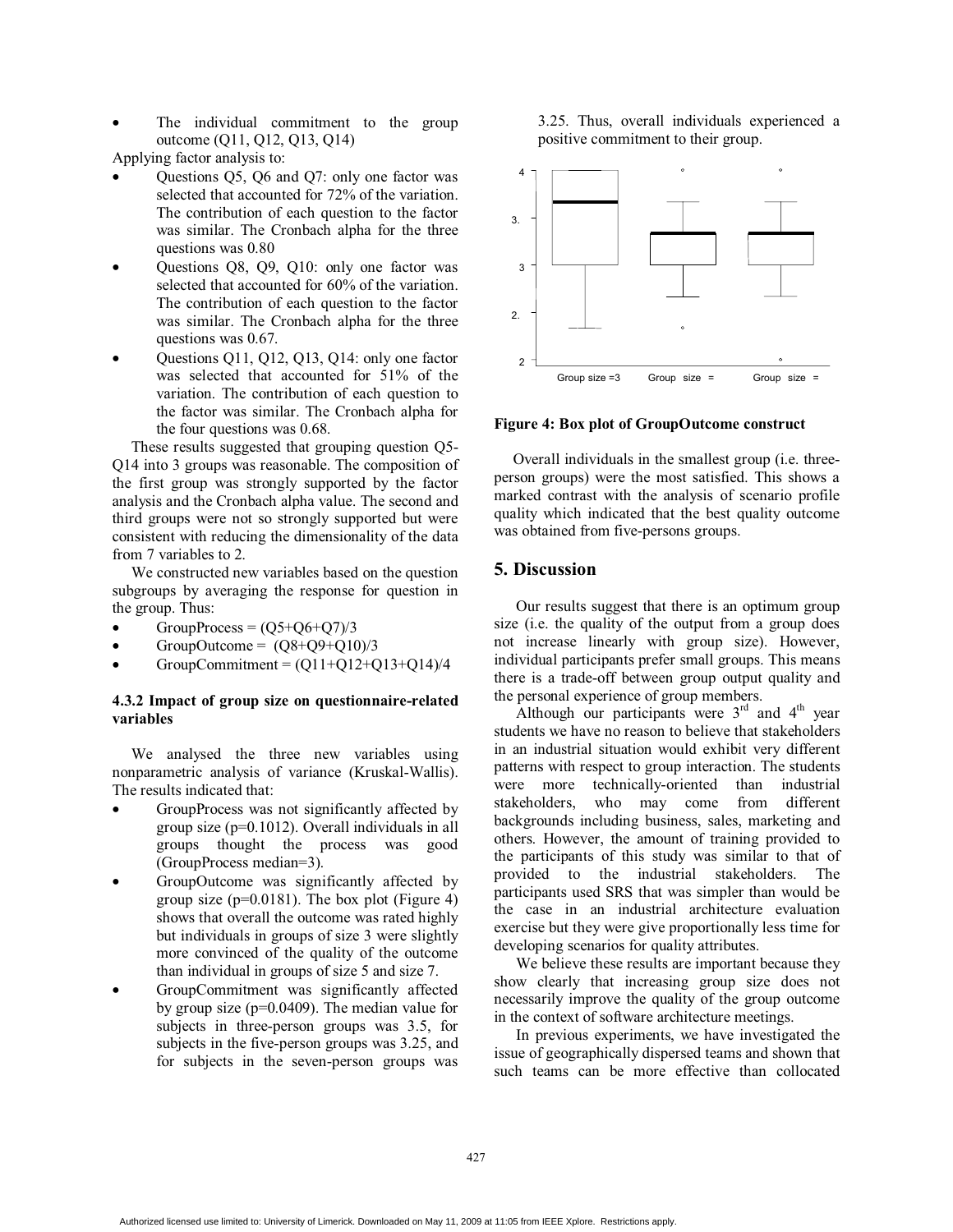teams, although individual participants preferred faceto-face meetings [26, 27]. These results suggest an effective process for software evaluation meetings, when it is important to involve a large number of stakeholders, might be:

- 1. Assuming that only a small number of stakeholders are likely to be collocated, use several small groups at different locations to develop preliminary quality sensitive scenario profiles.
- 2. Use a distributed meeting arrangement to develop an integrated scenario profile from the preliminary profiles produced by the distributed groups [26, 27].

# **6. Conclusion**

One of our main research goals is to improve software architecture processes by developing and empirically assessing various support mechanisms. We aim to reduce the time, resources and skills required to effectively and efficiently assess software architectures with respect to desired quality attributes. This paper reports the impact of team size on group performance.

Our results show a strong non-linear relationship between group size and performance which indicates that very large software architecture evaluation workshops may have a significant negative impact on the quality of scenario profiles. Not only do large groups appear to deliver poorer quality profiles, they are also less agreeable for participants.

When a software architecture evaluation requires a large numbers of stakeholders, we believe single large meetings should be avoided. Instead of one large meeting, group activities should be organized as a number of small-size group meetings. Fortunately, this approach would integrate well with distributed software architecture evaluations process [26, 27]. Architecture evaluations could be organized as small distributed groups. This would allow participants to benefit from the advantages of face-to-face group working in small groups while avoiding the overhead of collocating large numbers of stakeholder. Further research is necessary to confirm the feasibility of this approach.

### **7. Acknowledgement**

*We thank the experiment participants. Cynthia Wang helped in preparing reference scenario profile and marking. Both authors were working with NICTA when this paper was written.* 

# **8. Appendix A: Post Experiment Survey**

| Tutorial Name: |     |                        | Group Size:   |  |
|----------------|-----|------------------------|---------------|--|
|                |     | 1. Gender: Male $\Box$ | Female        |  |
|                |     | 2. Age : < 20 $\Box$   | 21-25         |  |
|                | I L | 26-30                  | $>$ 30 $\Box$ |  |

Please answer the following questions based on your experience at the university as well as at work:

- 3. Experience of working in a team (Number of years) -----------
- 4. What is the average size of the teams that you have worked in?

2-3 members  $\Box$  4-5 members  $\Box$  6-10 member  $\Box$  $> 10$  members  $\Box$ 

5. Our group decision making process was **efficient**?

|                                               |                                                    |                                                             |            | Strongly disagree   Disagree   Agree   Strongly agree |  |
|-----------------------------------------------|----------------------------------------------------|-------------------------------------------------------------|------------|-------------------------------------------------------|--|
| 6.                                            |                                                    | Our group decision making process was well                  |            |                                                       |  |
| coordinated?                                  |                                                    |                                                             |            |                                                       |  |
|                                               |                                                    |                                                             |            | Strongly disagree   Disagree   Agree   Strongly agree |  |
| $7_{\scriptscriptstyle{\sim}}$                |                                                    | Our group decision making process was                       |            |                                                       |  |
|                                               | effective?                                         |                                                             |            |                                                       |  |
|                                               |                                                    |                                                             |            | Strongly disagree   Disagree   Agree   Strongly agree |  |
| 8.                                            |                                                    |                                                             |            | Our group decision making process was fair?           |  |
|                                               |                                                    |                                                             |            | Strongly disagree   Disagree   Agree   Strongly agree |  |
| 9.                                            |                                                    |                                                             |            | The outcome of the group discussion was               |  |
|                                               | satisfactory?                                      |                                                             |            |                                                       |  |
|                                               |                                                    |                                                             |            | Strongly disagree   Disagree   Agree   Strongly agree |  |
|                                               |                                                    |                                                             |            | 10. How satisfied are you with the quality of         |  |
|                                               |                                                    | your group solution?                                        |            |                                                       |  |
|                                               |                                                    | Not at all   Little   Very much<br>Completely               |            |                                                       |  |
|                                               | 11. To what extent does the final solution reflect |                                                             |            |                                                       |  |
|                                               | your input?                                        |                                                             |            |                                                       |  |
|                                               |                                                    | Not at all $\vert$ Little $\vert$ Very much                 |            | Completely                                            |  |
|                                               |                                                    |                                                             |            | 12. To what extent do you feel committed to the       |  |
|                                               | group solution?                                    |                                                             |            |                                                       |  |
|                                               |                                                    | Not at all $\vert$ Little $\vert$ Very much<br>Completely   |            |                                                       |  |
| 13. To what extent are you confident that the |                                                    |                                                             |            |                                                       |  |
| group solution is correct?                    |                                                    |                                                             |            |                                                       |  |
|                                               |                                                    | Not at all $\vert$ Little $\vert$ Very much<br>  Completely |            |                                                       |  |
| 14. To what extent do you feel personally     |                                                    |                                                             |            |                                                       |  |
| responsible for the correctness of the group  |                                                    |                                                             |            |                                                       |  |
| solution?                                     |                                                    |                                                             |            |                                                       |  |
| Not at all $\vert$ Little                     |                                                    | Very much                                                   | Completely |                                                       |  |

# **9. References**

[1] L. Bass, P. Clements, and R. Kazman, Software Architecture in Practice. 2 ed. 2003: Addison-Wesley. [2] P. Clements, R. Kazman, and M. Klein, Evaluating Software Architectures: Methods and Case Studies. 2002: Addison-Wesley.